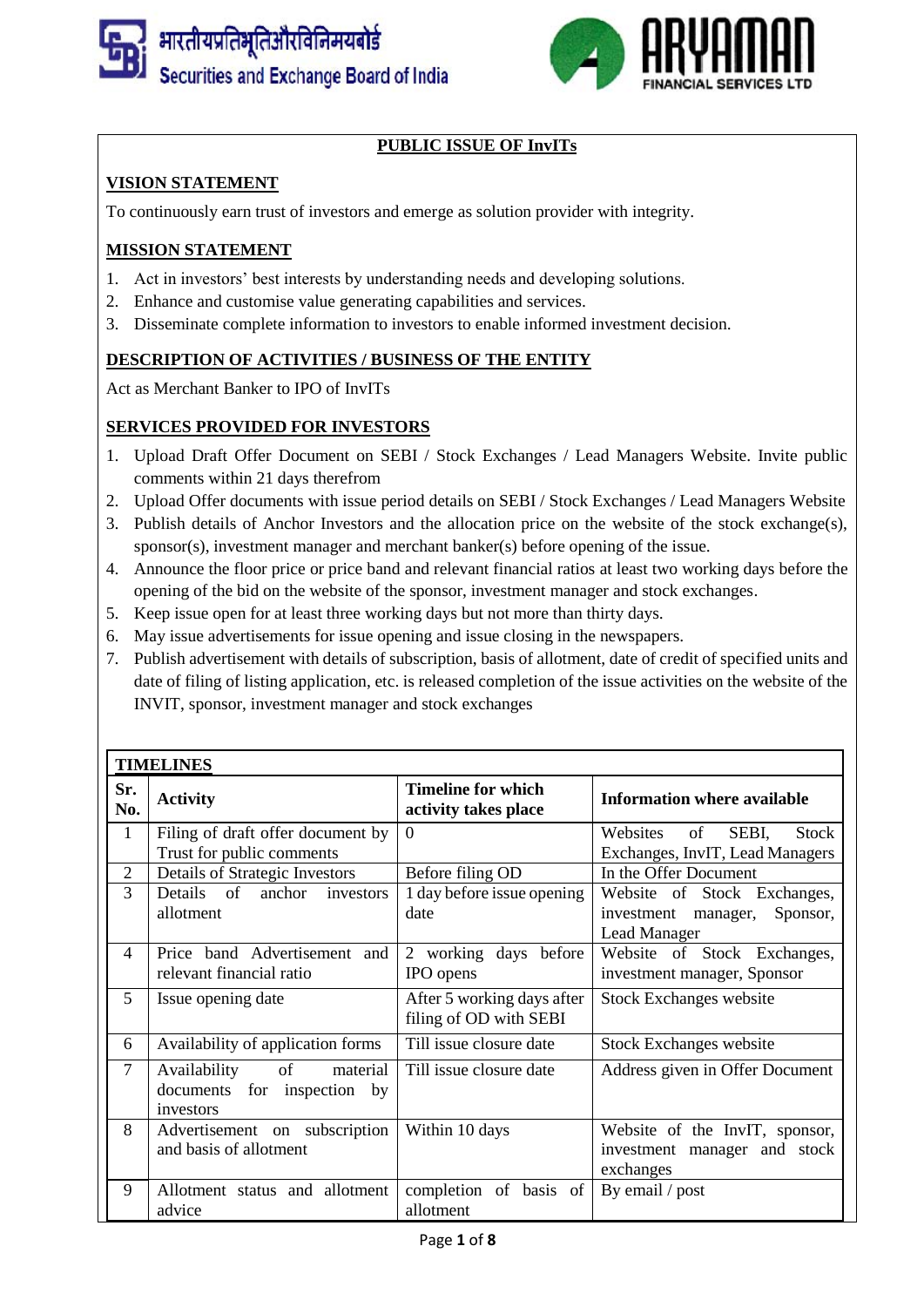



## **RIGHTS OF INVESTORS**

- 1. Investors can request for copy of offer document to any of the lead manager till closing of the offer.
- 2. Investors are allowed to modify and only upward revise their bids during the period the issue is open.
- 3. Right to inspect the material documents during the issue.
- 4. If allotted units, all Rights as a Unitholder ( as per Offer Document)

## **DO's and DON'Ts FOR INVESTORS**

### **DO'S FOR THE INVESTORS**

- 1. Check eligibility to apply as per the terms of the Offer Document and under Applicable Laws and approvals;
- 2. Submit the Bids (other than Anchor Investors) through the ASBA process only
- 3. Bid within the Price Band;
- 4. Ensure the bid cum application form has complete details of the Bidders' depository account, including DP ID, Client ID and PAN
- 5. Ensure that the details about the PAN, DP ID and Client ID are correct, and the Beneficiary Account is activated, as Allotment will be in dematerialized form only;
- 6. Ensure that the Bids are submitted at the Bidding Centres only on the Bid cum Application Forms bearing the stamp of a Designated Intermediary within the prescribed time;
- 7. Ensure that the bank account details are provided in the respective field and they are correct;
- 8. Ensure that you have correctly checked the authorization/undertaking box in the Bid cum Application Form, or have otherwise provided an authorization to the SCSB via the electronic mode for the Designated Branch to block funds in the ASBA Account equivalent to the Bid Amount mentioned in the Bid cum Application Form at the time of submission of the Bid;
- 9. Ensure that the Bid cum Application Form is signed by the ASBA Account holder if the Bidder is not the ASBA Account holder;
- 10. Ensure that the name(s) given in the Bid cum Application Form is/are exactly the same as the name(s) in which the beneficiary account is held with the Depository Participant
- 11. Ensure that the full Bid Amount is paid for Bids submitted by Anchor Investors and Strategic Investors (as applicable);
- 12. Instruct your respective banks to not release the funds other than in relation to this Offer, blocked in the ASBA Accounts;
- 13. In case of joint Bids, the Bid cum Application Form should contain the name of only the First Bidder whose name should also appear as the first holder of the beneficiary account held in joint names.
- 14. Ensure that the signature of the First Bidder in case of joint Bids, is included in the Bid cum Application Forms;
- 15. Ensure that the category and the Bidder status is indicated;
- 16. Submit revised Bids at the same Bidding Centre of a Designated Intermediary, through which the original Bid was placed and obtain a revised Acknowledgement Slip, as the case may be;

### **DON'TS FOR THE INVESTORS:**

- 1. Do not Bid for lower than the Minimum Bid Size;
- 2. Do not submit a Bid without payment of the entire Bid Amount;
- 3. Do not Bid less than the Floor Price or higher than the Cap Price;
- 4. Do not Bid on another Bid cum Application Form after you have submitted a Bid;
- 5. Do not pay the Bid Amount in cash, by money order or postal order or stock invest and in relation to ABSA Bidders, in any other mode other than blocked amounts in the ASBA Accounts;
- 6. Do not send Bid cum Application Forms by post and only submit the same to a Designated Intermediary at a Bidding Centre;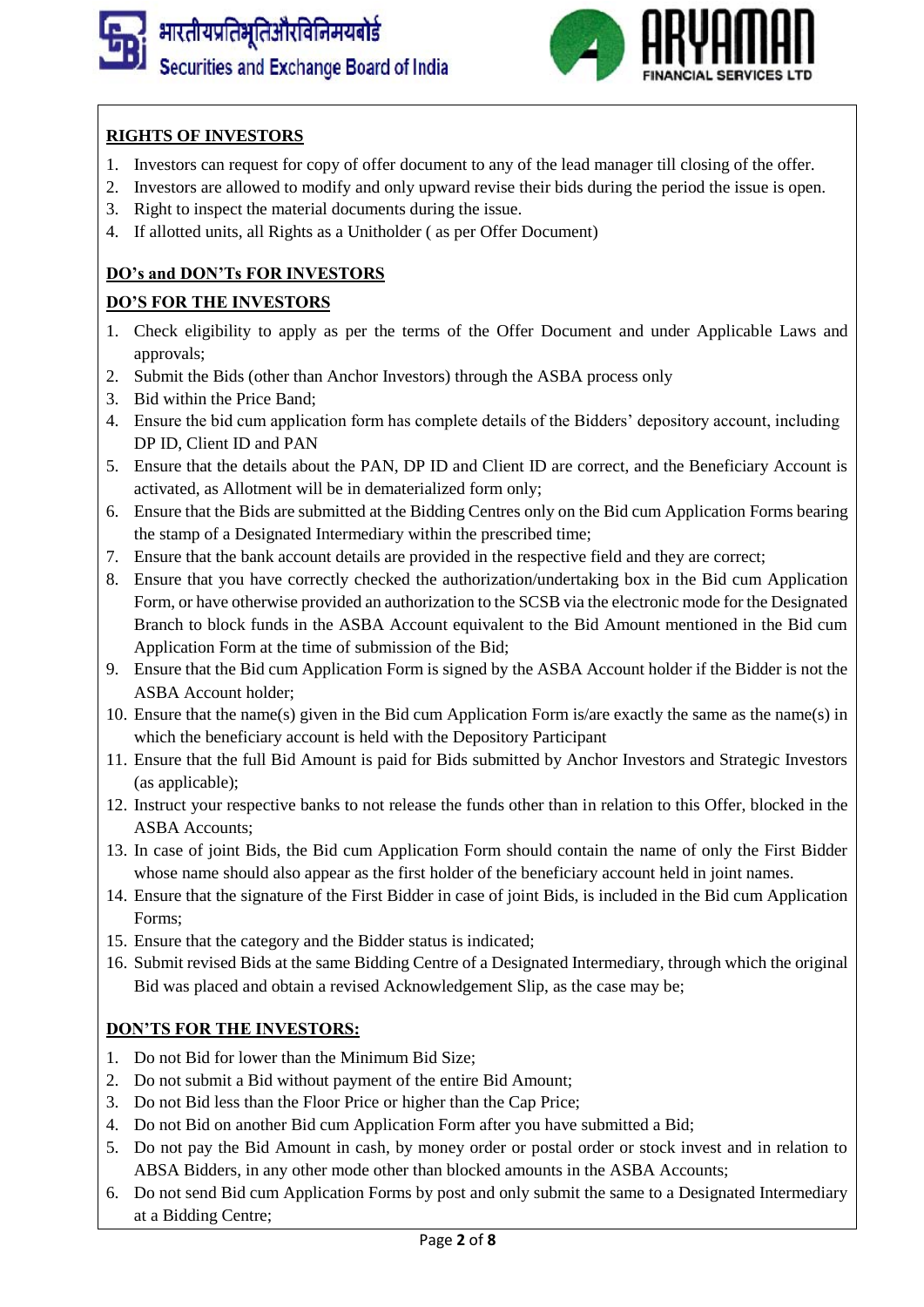



- 7. Do not fill up the Bid cum Application Form such that the Units Bid for exceed, the Offer Size or investment limits, or the maximum number of Units that can be held or the maximum amount permissible under applicable laws or under the terms of the Offer Document;
- 8. Do not submit more than five Bid cum Application Forms per ASBA Account;
- 9. Do not submit the GIR number instead of the PAN
- 10. Do not submit the Bid for an amount more than funds available in your ASBA Account;
- 11. Do not submit Bids on plain paper or on incomplete or illegible Bid cum Application Forms or on Bid cum Application Forms in a colour prescribed for another category of Bidders;
- 12. Do not submit a Bid in case you are not eligible to acquire Units under applicable law or your relevant constitutional documents or otherwise;
- 13. Do not Bid if you are not competent to contract under the Indian Contract Act, 1872 (other than minors having valid depository accounts as per demographic details provided by the Depository;
- 14. Anchor Investors and Strategic Investors should not Bid through the ASBA process;
- 15. Do not withdraw your Bid or lower the size of your Bid (in terms of quantity of the Units or the Bid Amount) at any stage;

# **GRIEVANCE REDRESSAL MECHANISM FOR INVESTORS AND HOW TO ACCESS IT**



### **TIMELINES FOR RESOLUTION OF INVESTOR GRIEVANCES IN A PUBLIC ISSUE (INVIT)**

| Sr.                         | Activity                                                                                                                                                                      | No. of        |
|-----------------------------|-------------------------------------------------------------------------------------------------------------------------------------------------------------------------------|---------------|
| N <sub>0</sub>              |                                                                                                                                                                               | calendar days |
|                             | Investor grievance received by the lead manager                                                                                                                               | т             |
| $\mathcal{D}_{\mathcal{L}}$ | Lead Manager to the offer to identify the concerned intermediary and it shall be<br>endeavoured to forward the grievance to the concerned intermediary/ies on T<br>day itself | $T+1$         |
| 3                           | The concerned intermediary/ies to respond to the lead manager with an<br>acceptable reply                                                                                     | X             |
| $\overline{4}$              | Investor may escalate the pending grievance, if any, to a senior officer of the<br>lead manager of rank of Vice President or above                                            | $T + 21$      |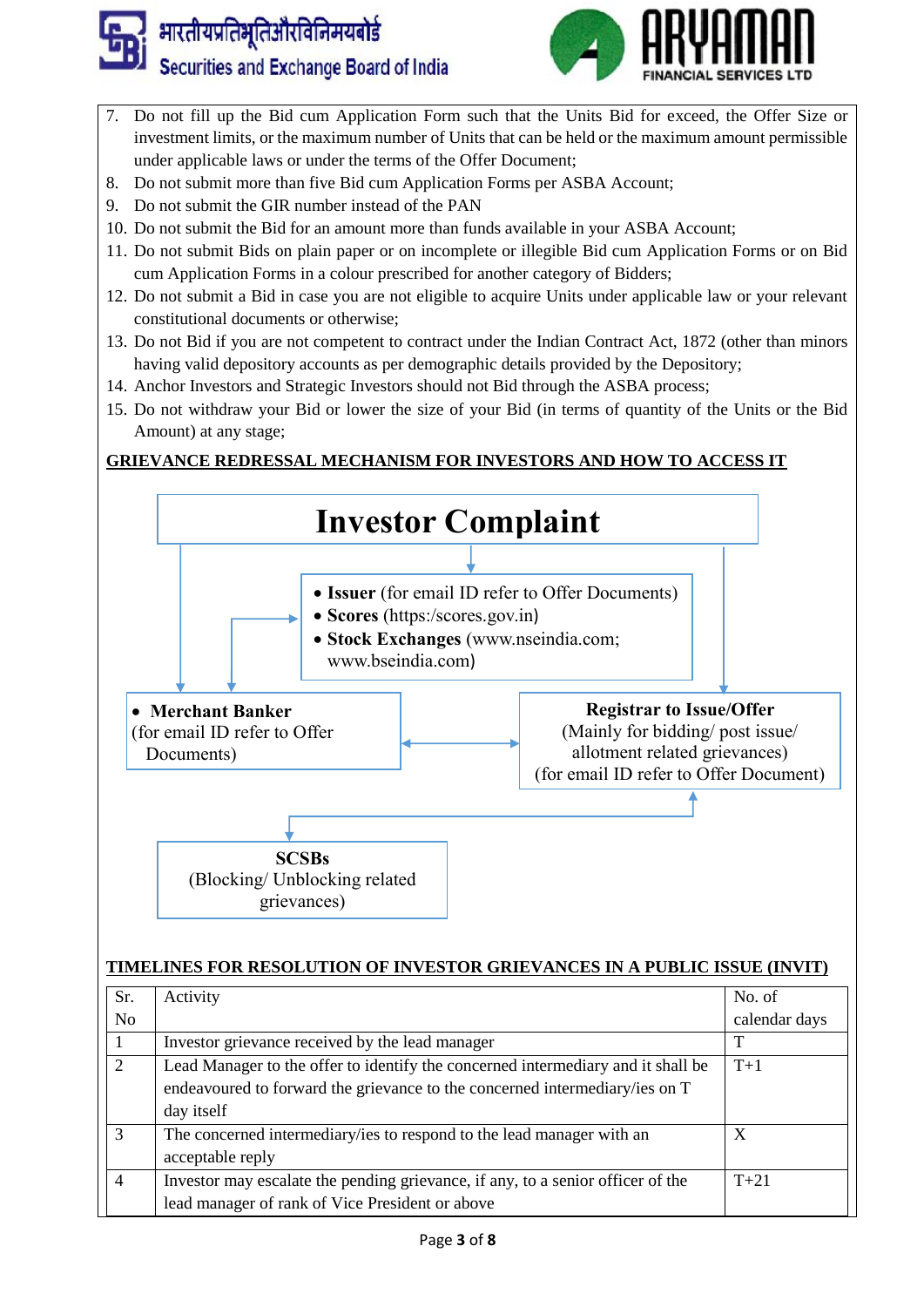



|   | Lead manager, the concerned intermediary/ies and the investor shall exchange                                                                            | Between T and |
|---|---------------------------------------------------------------------------------------------------------------------------------------------------------|---------------|
|   | between themselves additional information related to the grievance, wherever                                                                            |               |
|   | required                                                                                                                                                |               |
| 6 | LM to respond to the investor with the reply<br>Upto $X+3$<br>Best efforts will be undertaken by lead manager to respond to the grievance within $T+30$ |               |
|   |                                                                                                                                                         |               |

### **Nature of investor grievance for which the aforesaid timeline is applicable**

- 1. Delay in unblocking of funds
- 2. Non allotment / partial allotment of securities
- 3. Non receipt of units in demat account
- 4. Amount blocked but application not bid
- 5. Application bid but amount not blocked
- 6. Any other grievance as may be informed from time to time

#### **Mode of receipt of investor grievance**

The following modes of receipt will be considered valid for processing the grievances in the timelines discussed above

- 1. Letter or e-mail from the investor addressed to the lead manager at its address or e-mail ID mentioned in the offer document, detailing nature of grievance, details of application, details of bank account, date of application etc.
- 2. Letter or e-mail from the investor addressed to the issuer, registrar to the issue, stock exchanges, at their address or e-mail ID mentioned in the offer document, detailing nature of grievance, details of application, details of bank account, date of application etc.
- 3. On SEBI SCORES platform.

#### **Nature of enquiries for which the Lead manager shall endeavour to resolve such enquiries/ queries promptly during the issue period.**

- 1. Availability of application form
- 2. Availability of offer document
- 3. Process for participating in the issue/ mode of payments
- 4. List of SCSBs/ syndicate members
- 5. Date of issue opening/ closing/ allotment/ listing
- 6. Technical setbacks in net-banking services provided by SCSBs
- 7. Any other query of similar nature

### **RESPONSIBILITIES OF INVESTORS**

- 1. Read and understand the terms of offer documents, application form, and issue related literature carefully and fully before investing
- 2. Consult his or her own tax consultant with respect to the specific tax implications arising out of their participation in the issue
- 3. Provide full and accurate details when making investor grievances to Lead Managers and the registrar to the issue
- 4. Ensure that you request for and have received an Acknowledgement Slip for all your Bid options from the Designated Intermediary;
- 5. After listing, Investors should regularly check for such information on the stock exchange website regarding all material developments including information corporate actions like mergers, de-mergers, splits, rights issue, bonus, dividend etc.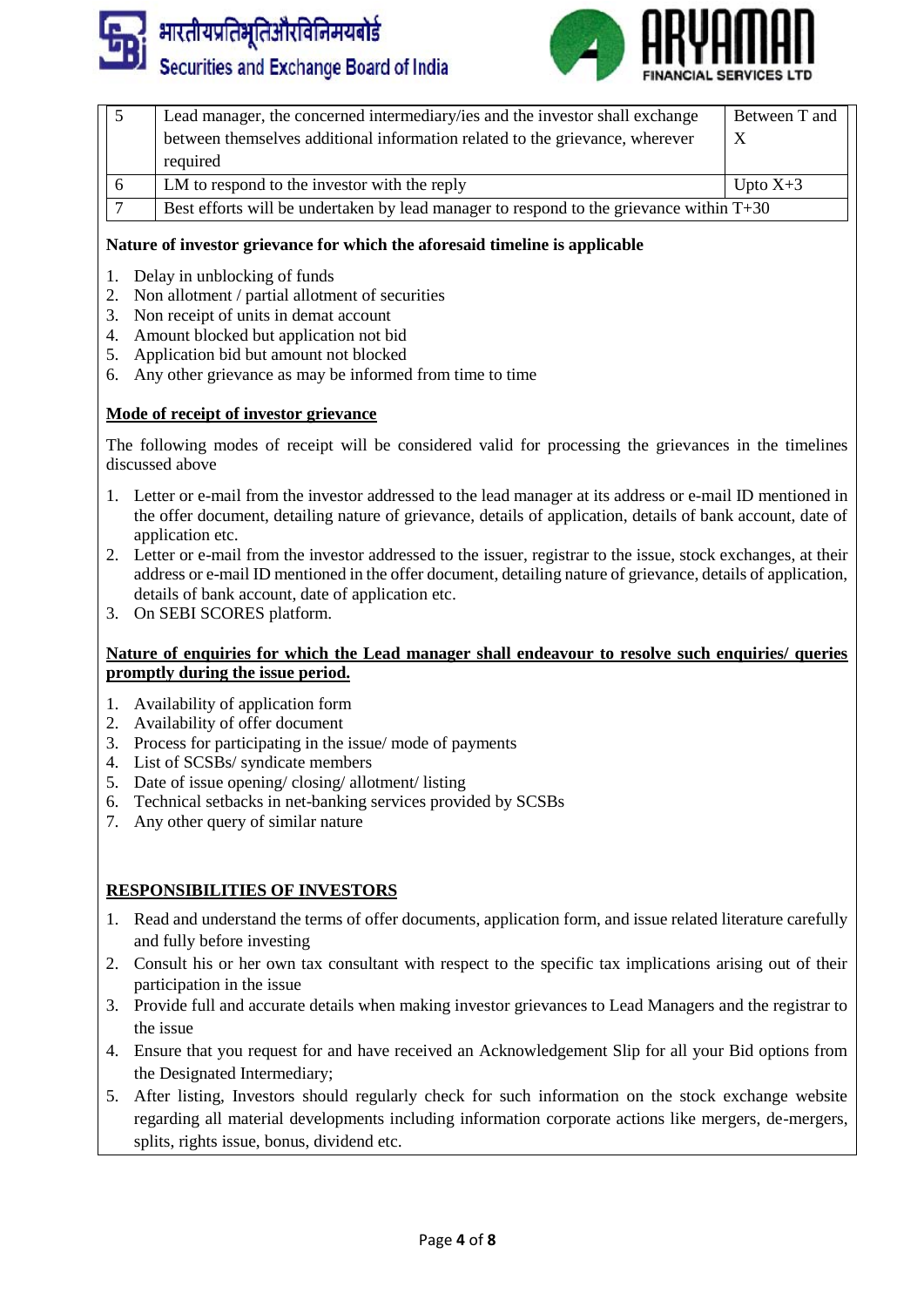

# **PUBLIC ISSUE OF REITs**

## **VISION STATEMENT:**

To continuously earn trust of investors and emerge as solution provider with integrity.

### **MISSION STATEMENT:**

- 1. Act in investors' best interests by understanding needs and developing solutions.
- 2. Enhance and customise value generating capabilities and services.
- 3. Disseminate complete information to investors to enable informed investment decision.

### **DESCRIPTION OF ACTIVITIES / BUSINESS OF THE ENTITY**

Act as Merchant Banker to IPO of REITs

### **SERVICES PROVIDED FOR INVESTORS**

- 1. Upload Draft Offer Document on SEBI / Stock Exchanges / Lead Managers Website. Invite public comments within 21 days therefrom
- 2. Upload Offer documents with issue period details on SEBI / Stock Exchanges / Lead Managers Website
- 3. Publish details of Anchor Investors and the allocation price on the website of the stock exchange(s), sponsor(s), manager and merchant banker(s) before opening of the issue.
- 4. Announce the floor price or price band and relevant financial ratios at least two working days before the opening of the bid on the website of the sponsor, manager and stock exchanges
- 5. Keep issue open for at least three working days but not more than thirty days.
- 6. May issue advertisements for issue opening and issue closing in the newspapers.
- 7. Publish advertisement with details of subscription, basis of allotment, date of credit of specified units and date of filing of listing application, etc. is released completion of the issue activities on the website of the REIT, sponsor, manager and stock exchanges

| <b>TIMELINES</b> |                                                                   |                                                      |                                                                            |  |  |
|------------------|-------------------------------------------------------------------|------------------------------------------------------|----------------------------------------------------------------------------|--|--|
| Sr.<br>No.       | Activity                                                          | Timeline for which<br>activity takes place           | Information where available                                                |  |  |
| $\mathbf{1}$     | Filing of draft offer document by<br>Trust for public comments    | $\overline{0}$                                       | SEBI,<br>Websites<br>of<br><b>Stock</b><br><b>Exchanges, Lead Managers</b> |  |  |
| $\overline{2}$   | Track record of IPOs (3 years)                                    | Listing date                                         | Lead managers website                                                      |  |  |
| 3                | Details of Strategic Investors                                    | Before filing OD                                     | In the Offer Document                                                      |  |  |
| $\overline{4}$   | Details of<br>anchor<br>investors<br>allotment                    | 1 day before issue opening<br>date                   | Website of Stock Exchanges,<br>IM, Sponsor, Lead Manager                   |  |  |
| 5                | Price band Advertisement<br>and<br>relevant financial ratio       | 2 working days before IPO<br>opens                   | Website of Stock Exchanges,<br>IM, Sponsor                                 |  |  |
| 6                | Issue opening date                                                | After 5 working days after<br>filing of OD with SEBI | <b>Stock Exchanges website</b>                                             |  |  |
| 7                | Availability of application forms                                 | Till issue closure date                              | <b>Stock Exchanges website</b>                                             |  |  |
| 8                | Availability of material documents<br>for inspection by investors | Till issue closure date                              | Address<br>Offer<br>given<br>in<br>Document                                |  |  |
| 9                | Advertisement on subscription and<br>basis of allotment           | Within 10 days                                       | Website of the TRUST, sponsor,<br>manager and stock exchanges              |  |  |
| 10               | Allotment status and allotment<br>advice                          | completion of basis of<br>allotment                  | By email / post                                                            |  |  |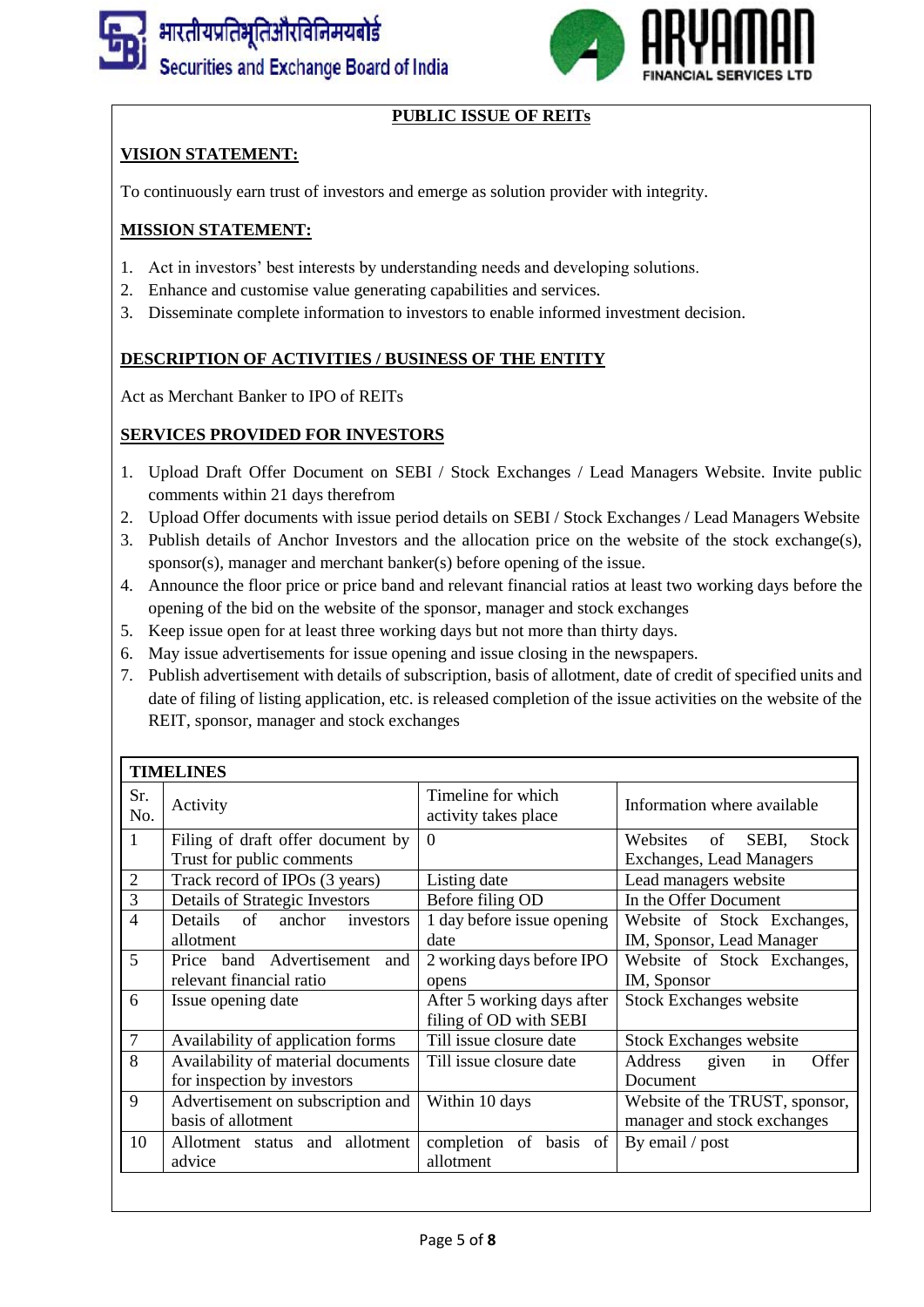

# **RIGHTS OF INVESTORS**

- 1. Investors can request for copy of offer document to any of the lead manager till closing of the offer.
- 2. Investors are allowed to modify and only upward revise their bids during the period the issue is open.
- 3. Right to inspect the material documents during the issue.
- 4. If allotted units, all Rights as a Unitholder (as per Offer Document)

## **DO's and DON'Ts FOR INVESTORS**

### **DO's FOR THE INVESTORS**

- 1. Check eligibility to apply as per the terms of the Offer Document and under Applicable Laws and approvals;
- 2. Submit the Bids (other than Anchor Investors) through the ASBA process only
- 3. Bid within the Price Band;
- 4. Ensure the bid cum application form has complete details of the Bidders' depository account, including DP ID, Client ID and PAN
- 5. Ensure that the details about the PAN, DP ID and Client ID are correct, and the Beneficiary Account is activated, as Allotment will be in dematerialized form only;
- 6. Ensure that the Bids are submitted at the Bidding Centres only on the Bid cum Application Forms bearing the stamp of a Designated Intermediary within the prescribed time;
- 7. Ensure that the bank account details are provided in the respective field and they are correct;
- 8. Ensure that you have correctly checked the authorization/undertaking box in the Bid cum Application Form, or have otherwise provided an authorization to the SCSB via the electronic mode for the Designated Branch to block funds in the ASBA Account equivalent to the Bid Amount mentioned in the Bid cum Application Form at the time of submission of the Bid;
- 9. Ensure that the Bid cum Application Form is signed by the ASBA Account holder if the Bidder is not the ASBA Account holder;
- 10. Ensure that the name(s) given in the Bid cum Application Form is/are exactly the same as the name(s) in which the beneficiary account is held with the Depository Participant
- 11. Ensure that the full Bid Amount is paid for Bids submitted by Anchor Investors and Strategic Investors (as applicable);
- 12. Instruct your respective banks to not release the funds other than in relation to this Offer, blocked in the ASBA Accounts;
- 13. In case of joint Bids, the Bid cum Application Form should contain the name of only the First Bidder whose name should also appear as the first holder of the beneficiary account held in joint names.
- 14. Ensure that the signature of the First Bidder in case of joint Bids, is included in the Bid cum Application Forms;
- 15. Ensure that the category and the Bidder status is indicated;
- 16. Submit revised Bids at the same Bidding Centre of a Designated Intermediary, through which the original Bid was placed and obtain a revised Acknowledgement Slip, as the case may be;

### **DON'Ts FOR THE INVESTORS:**

- 1. Do not Bid for lower than the Minimum Bid Size;
- 2. Do not submit a Bid without payment of the entire Bid Amount;
- 3. Do not Bid less than the Floor Price or higher than the Cap Price;
- 4. Do not Bid on another Bid cum Application Form after you have submitted a Bid;
- 5. Do not pay the Bid Amount in cash, by money order or postal order or stock invest and in relation to ABSA Bidders, in any other mode other than blocked amounts in the ASBA Accounts;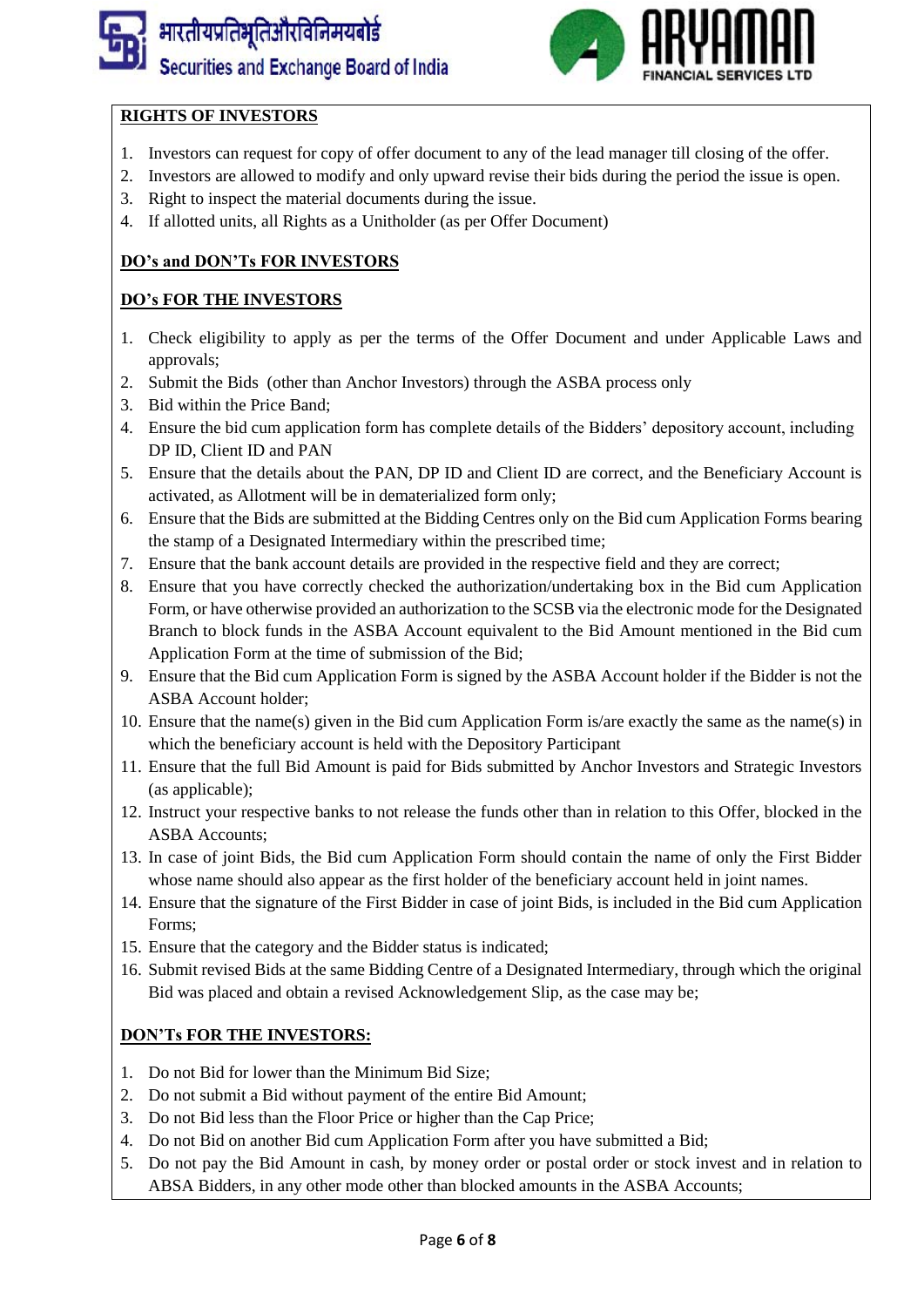